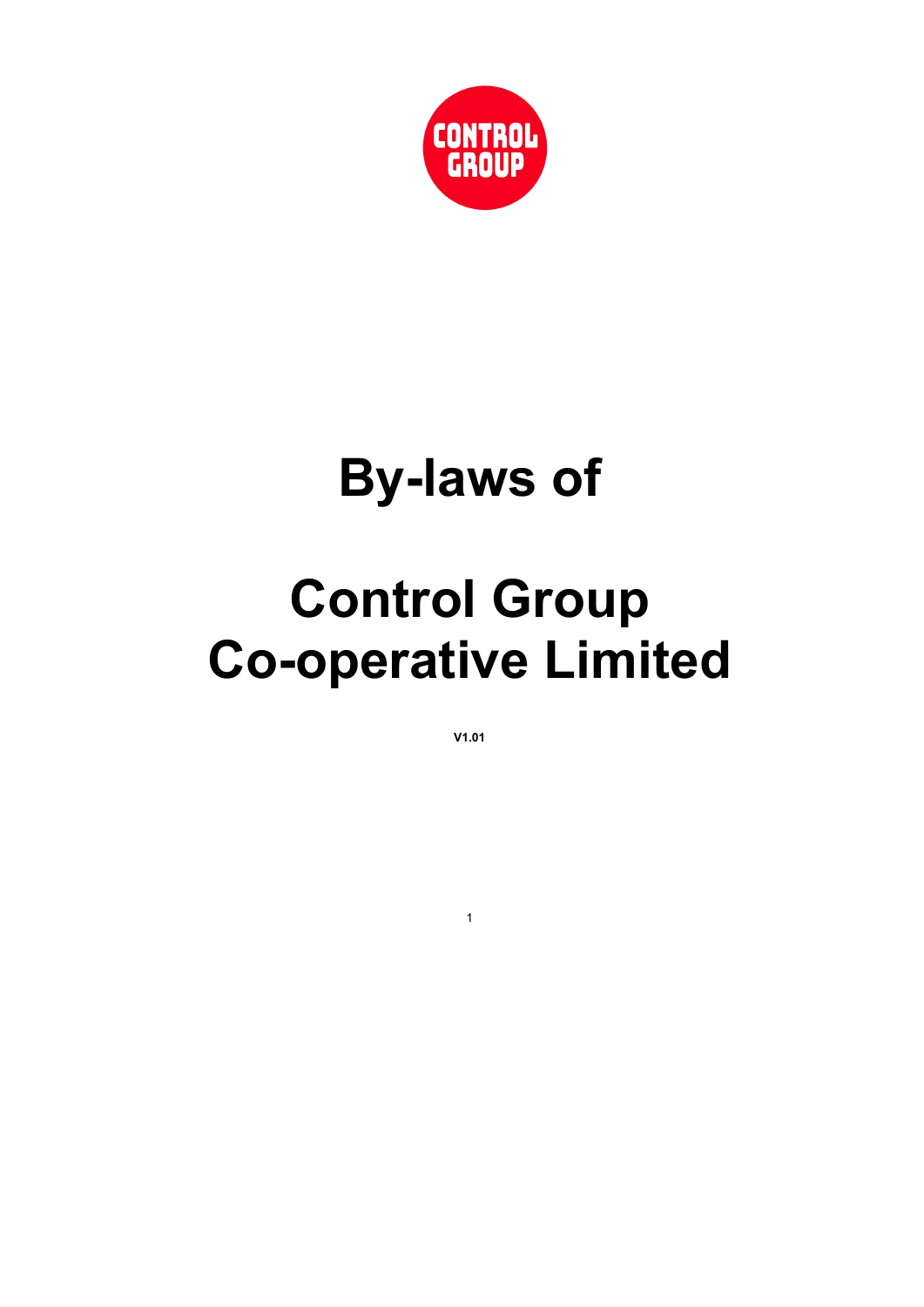# OUR VISION

The Control Group Cooperative was formed for the purpose of collecting the health data of the voluntarily vaccine free from around the world, as the control group to the SARS-CoV-2 vaccinated. It is our intention to use the stratified data to demonstrate the health outcomes of the control group, in comparison to the SARS-CoV-2 vaccinated by having it analysed and presented publicly by independent scientists and doctors.

As well as collecting the data, we aim to support the SARS-CoV-2 vaccine-free community and their inalienable rights to medical freedom and bodily autonomy.

# OUR MISSION

The Control Group will collect the health data through a website portal and make it available to independent researchers and journalists and build a worldwide, community-based support network through social media and work together with other organisation to ensure freedoms are maintained.. We are doing this with love to protect the future of our families, children, friends, neighbours and all of humanity.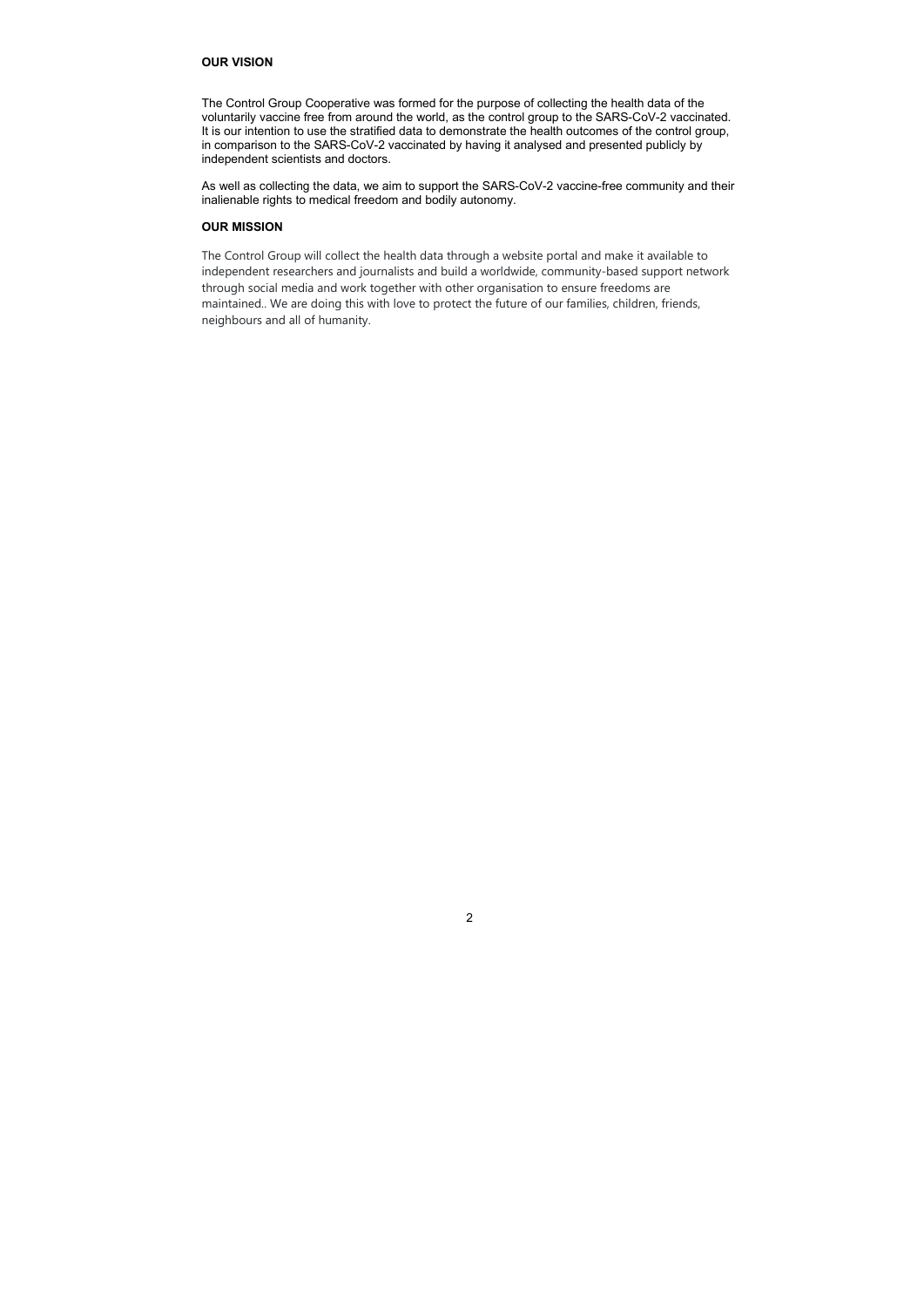### OUR VALUES

Freedom – Bodily integrity, freedom of speech and freedom of choice.

Self-responsibility - Every member will be encouraged to take responsibility to be the best that they can, to connect to their passions and be in service to others. Allowing people to be true to themselves enables them to 'do their bit' for their community and make the cooperative successful.

True democracy - Voting power cannot be bought – it's one member, one vote using sociocratic decision-making tools to ensure inclusivity and consent is achieved.

Equality – All members are equal and have an opportunity to get involved.

Equity – Our cooperative is committed to fairness, freedom and Solidarity, which means that together we are stronger.

Cooperation among cooperatives - To create our new future, we need to co-create it with others. We will work with, and support, other co-operatives in any area that will benefit our communities.

Self-help - Members join together, sharing their skills and expertise to learn from what works.

# OUR PRINCIPLES

Membership - Voluntary and open to anyone over 16 who supports our aims.

Beyond democratic – To give members the tools to encourage full involvement in decision-making: listening to and understanding members' needs, exploring solutions, clarifying and integrating objections and reaching consent.

Autonomy and independence - We are only accountable to our members, not shareholders. We will always act in our members' interests to maintain the sovereignty of the cooperative.

Education and Training - We are committed to learning and developing our knowledge and skills so that we can be the best example of how a cooperative should be run. We will assist members by providing tools to share best practice.

# OUR AIMS

- a) To operate as a Platform Co-operative using online protocols including websites and mobile apps such as Telegram and Signal.
- b) To collate data from community associates so as to provide a control group to properly assess the effectiveness of mass vaccination programmes and measure the long-term health benefits of these programmes.
- c) To provide support and assistance to community associates and participants and any other parties whose vision is aligned with that of the co-operative, in the pursuit of medical choice and the maintenance of personal freedoms.
- d) To champion free speech and protection of basic human rights.
- e) To carry on any trade or business whatsoever which can, in the opinion of the Board, be advantageously carried on in connection with or ancillary to any of the objects and activities of the Co-operative.
- f) To do all such other activities, enterprises, projects or ventures which can, in the opinion of the Board, be deemed incidental or conducive (either directly or indirectly) to the attainment of any of the objects of the Co-operative.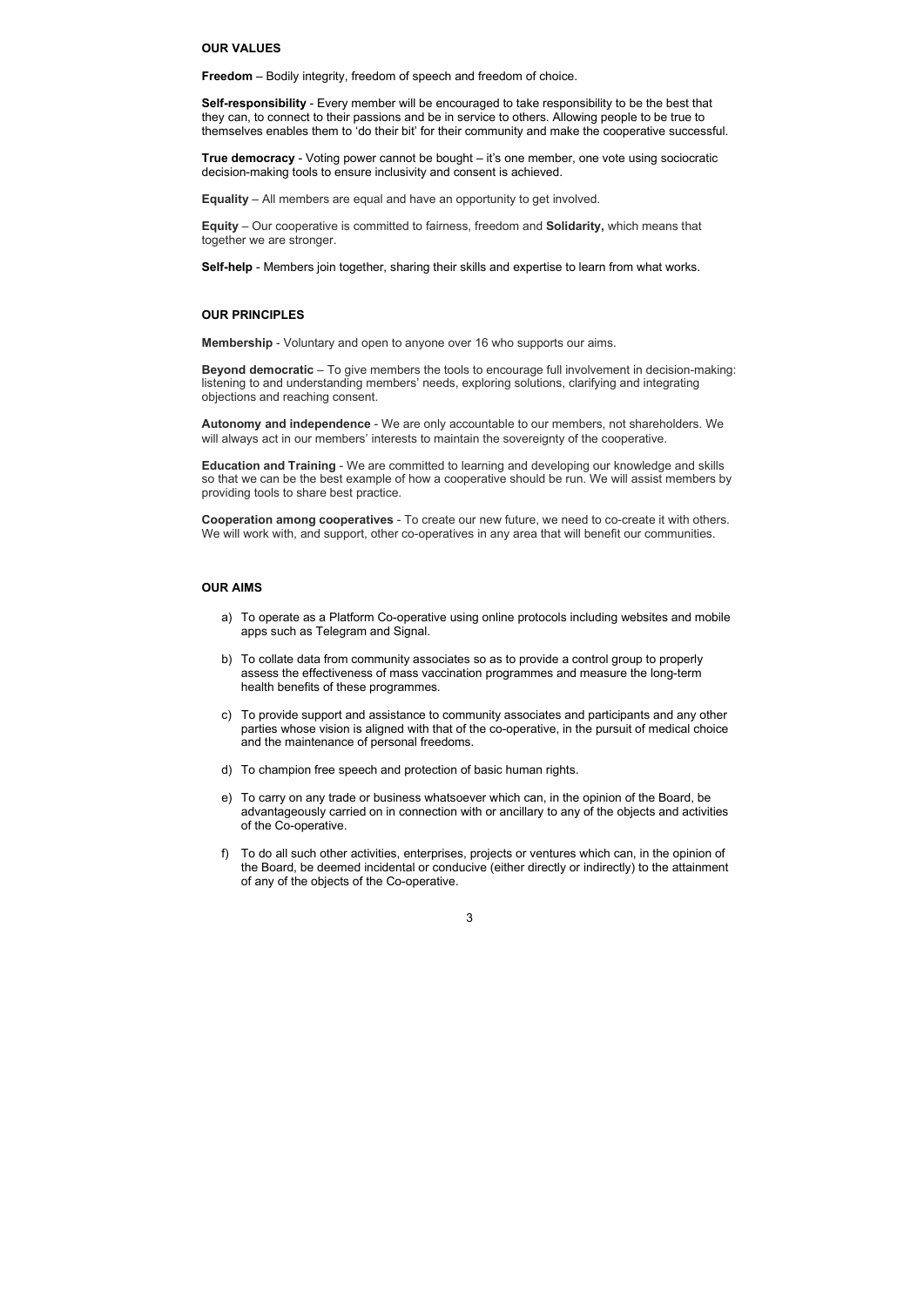# BYE-LAWS RELATED TO THE ARTICLES OF ASSOCIATION

# 1. MEMBERS

### 1.1 Types of member

The Coop has two types of member:

- a) Statutory members (partner member or employee member), as defined by section 112 of the Companies Act 2006, whose names are entered in the register of members and are guarantors for the Cooperative.
- b) Non-statutory members, who are users of and contributors to the Co-operative. The Board will endeavour to provide opportunities to non-statutory members to participate in activities and decision-making processes, examples include online polls.

# 1.2 What are the criteria to become a Statutory member?

- a) The minimum age requirement is 16.
- b) Membership is open to any individual, unincorporated body, group, firm, organisation, cooperative, partnership or corporate body that has paid or agreed to pay any subscription or other sum due in respect of membership.
- c) All those wishing to become a member or remain a member must support the aims of the Co-operative as set out above.
- d) All those wishing to become a member must have demonstrated, to the satisfaction of the Directors, a commitment to the principles of the Co-operative and have actively contributed to the operations of the co-operative and where mutual trust has been established.
- e) Members are expected to act from the heart, with honesty and integrity, to treat others with kindness, consideration and respect and not bring the Co-operatives into disrepute or prejudice its general good standing in any way.

Statutory Members are either:

Partner Members

- Any natural person, unincorporated body, firm, partnership, corporate body or any representative of such may be eligible to become a member if they meet the criteria for engagement and involvement in the Co-operative's activities as defined by the Board; or
- Employee Members

All employees aged of 16 and holding a contract of employment with the Co-operative to perform at least eight hours of work per week for the Co-operative are eligible to become members. However, members may decide by a majority vote in a general meeting to exclude newly appointed employees during a specified probationary period and / or employees working less than a prescribed number of hours per week (or per month); provided that any such criteria for exclusion are applied equally to all employees. Membership is not a condition of employment.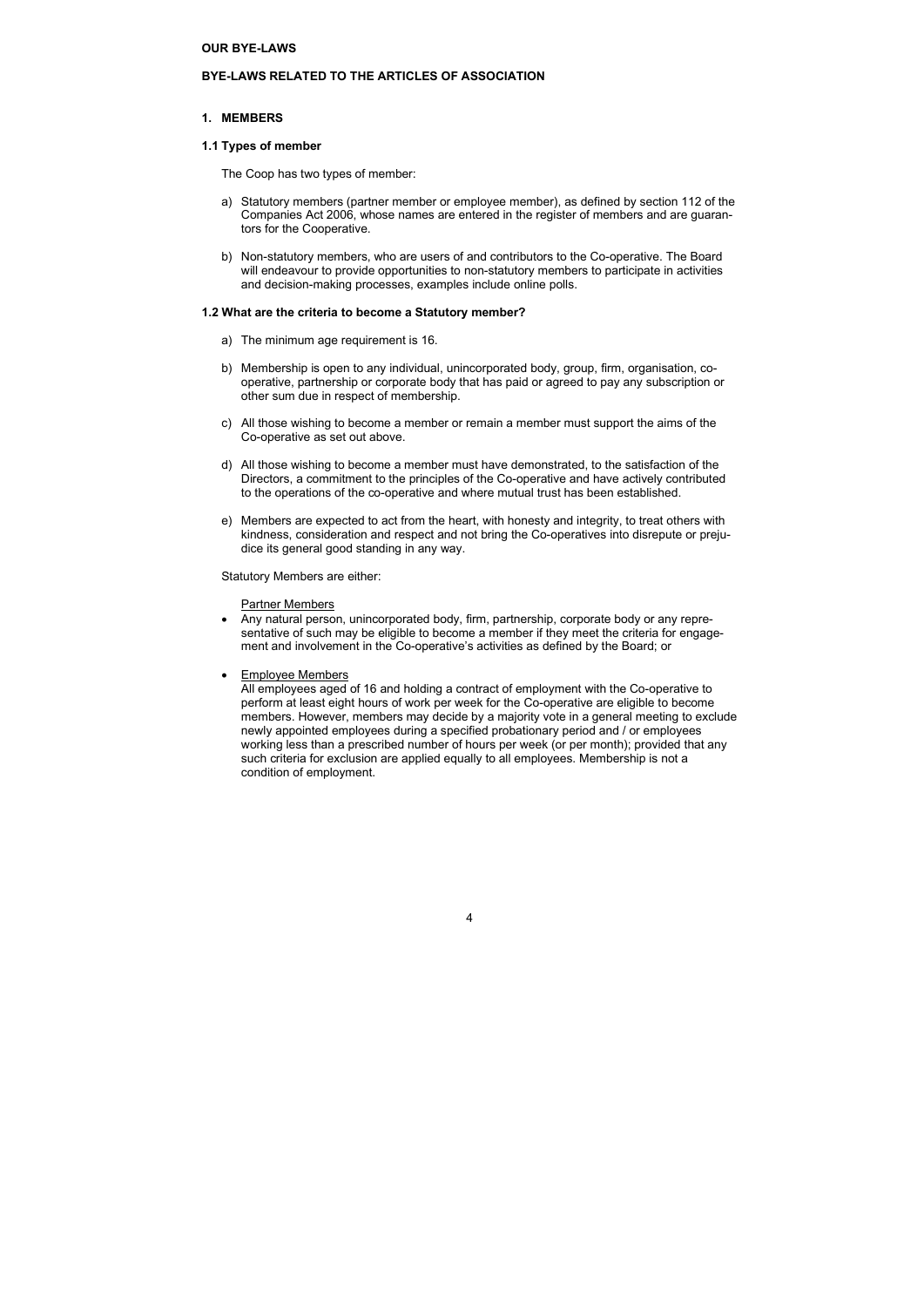### 1.3 How to become a Statutory Member?

a) Prospective members have to submit an application, which will then be reviewed by the Directors for approval.

### 1.4 What are the terms of Statutory Membership?

- a) Members agree to attend general meetings and take an active interest in the operation and development of the Coop and its business. Members need to be aware that the Coop's business decisions are confidential, so they need to respect this.
- b) Members must notify the membership secretary within seven days of any change to their name or address.
- c) Members are expected to act from the heart, with honesty and integrity, to treat others with kindness, consideration and respect and not bring the Co-operatives into disrepute or prejudice its general good standing in any way.
- d) Corporate bodies can appoint someone to represent them and this person has the same rights and powers as if they were an individual member. Corporate bodies need to notify the Co-operative in writing of their choice of representative.
- e) And have paid their membership fee.
- f) Membership rights and privileges are not transferable.

In addition to 1.5, the membership can vote to remove a member if they believe that it is in the best interests of the Coop by passing a resolution at a Coop general meeting. Such a resolution can only be passed if:

# 1.5 How is Statutory Membership ended?

Membership automatically ends immediately that the member:

- a) Ceases in the opinion of the Board to meet the Co-operative's criteria for membership. Examples include, but are not limited to, not supporting the aims of the Coop; acting in a manner likely to bring the Coop into disrepute or prejudice its good standing; committing fraud or undertaking activities deliberately aimed to mislead; behaving in a manner in which a reasonable person would regard as aggressive, bullying or intimidatory; or
- b) Fails in the opinion of the Board unreasonably to pay any fee or other monies due to the Coop; or
- c) Resigns in writing to the Membership Secretary; or
- d) Is expelled from membership in accordance with the Articles of Association; or
- e) Dies, or in the opinion of the Board is unable to carry out their duties, is wound up or goes into liquidation.

### 1.6 Removal of a Statutory Member

- a) The member to be removed has been given at least 21 days' notice in writing of the general meeting and the reasons why the removal is proposed; and
- b) The member is allowed to make representations at the general meeting, or have someone else there to represent them.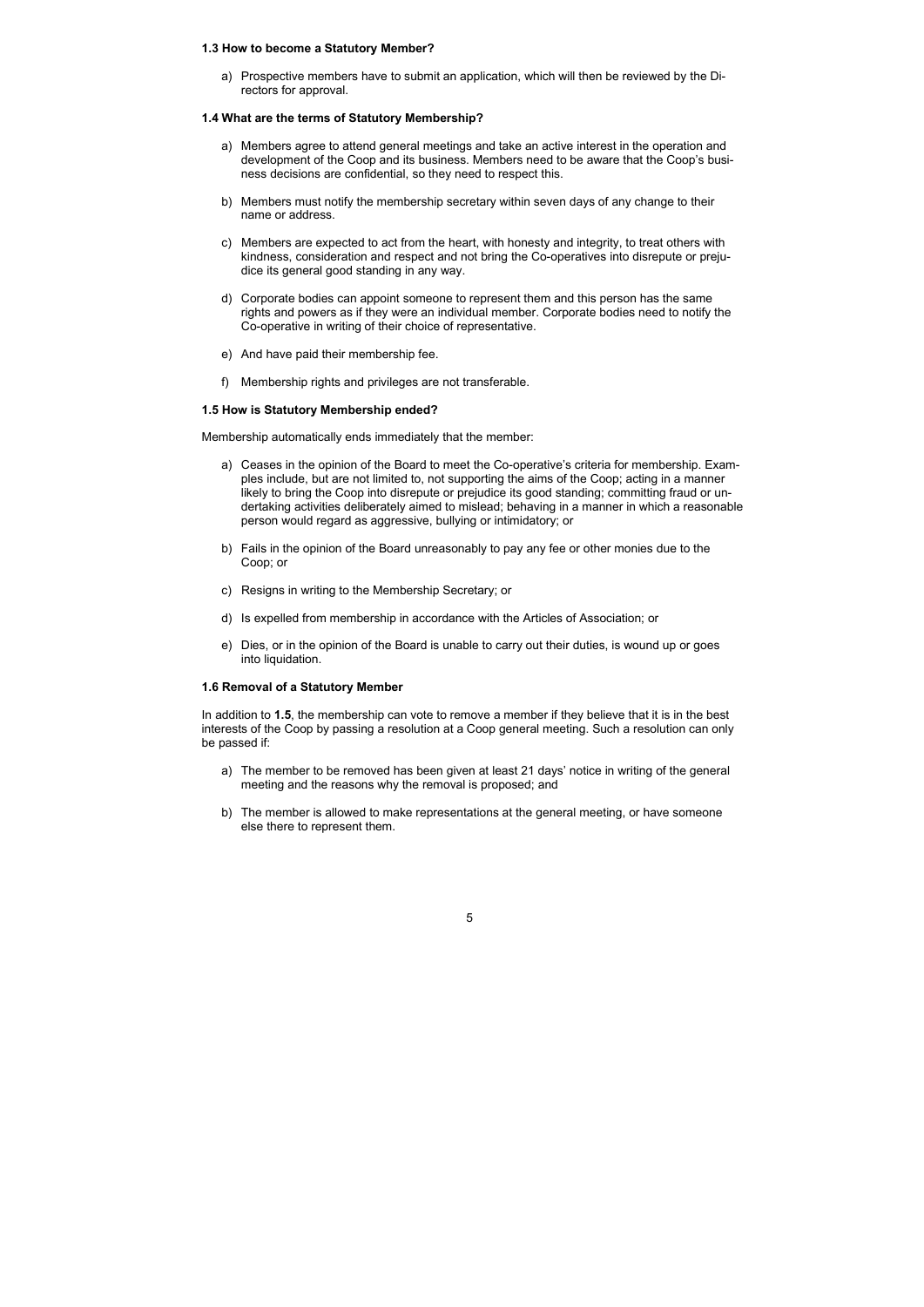# 1.7 Education and training for Statutory Members

- a) The Coop supports the principle of education, training and information.
- b) Members will be provided with information about what the role of a member involves.
- c) Members will be provided with training in the skills required to be a member and how they can participate in the operation of the Coop.
- d) Ongoing education and training in coop values and principles and other associated topics such as conflict resolution anf decision-making, will be provided.
- e) The Co-operative will support its members by ensuring that meetings are accessible and participation is encouraged.

### 1.8 How to become a Non-Statutory member?

All participants in the Control Group Co-operative are non-statutory members of the Cooperative and follow processes as set out on the company website.

### 1.9 What are the terms of Non-Statutory members?

As specified on the company website.

### 1.10 How does someone cease to be a Non-Statutory member?

Refer to the company website

# 2. GENERAL MEETINGS

### 2.1 What are general meetings for?

- a) The Coop has to hold an annual general meeting in each calendar year for Statutory Members (hereinafter "member(s)"), the first to be held within 18 months of incorporation. Thereafter, every annual general meeting will be held not more than 15 months after the previous annual general meeting. In addition to the annual general meeting, at least one other general meeting will be held annually
- b) General meetings are an opportunity to ensure that the Coop is managing itself in accordance with its values and principles, whether it is achieving its aims. It gives members the opportunity to review the business planning and management processes and get involved in decision-making. Items of business at the annual general meeting will normally include:
	- i. Consideration of accounts and balance sheets;
	- ii. Consideration of Directors' and auditor's reports;
	- iii. Elections to replace retiring Directors;
	- iv. Appointment and remuneration of the auditor (or their equivalent).
- c) The Directors, may in their absolute discretion, invite Community Associates to attend general meetings without any voting rights. However, the Directors may choose involve Community Associates by seeking feedback and opinions prior to general meetings.

### 2.2 How to call a general meeting

A general meeting can be called by the directors or, in accordance with the Companies Acts, 10% of the members may, in writing, require the Directors to call a general meeting.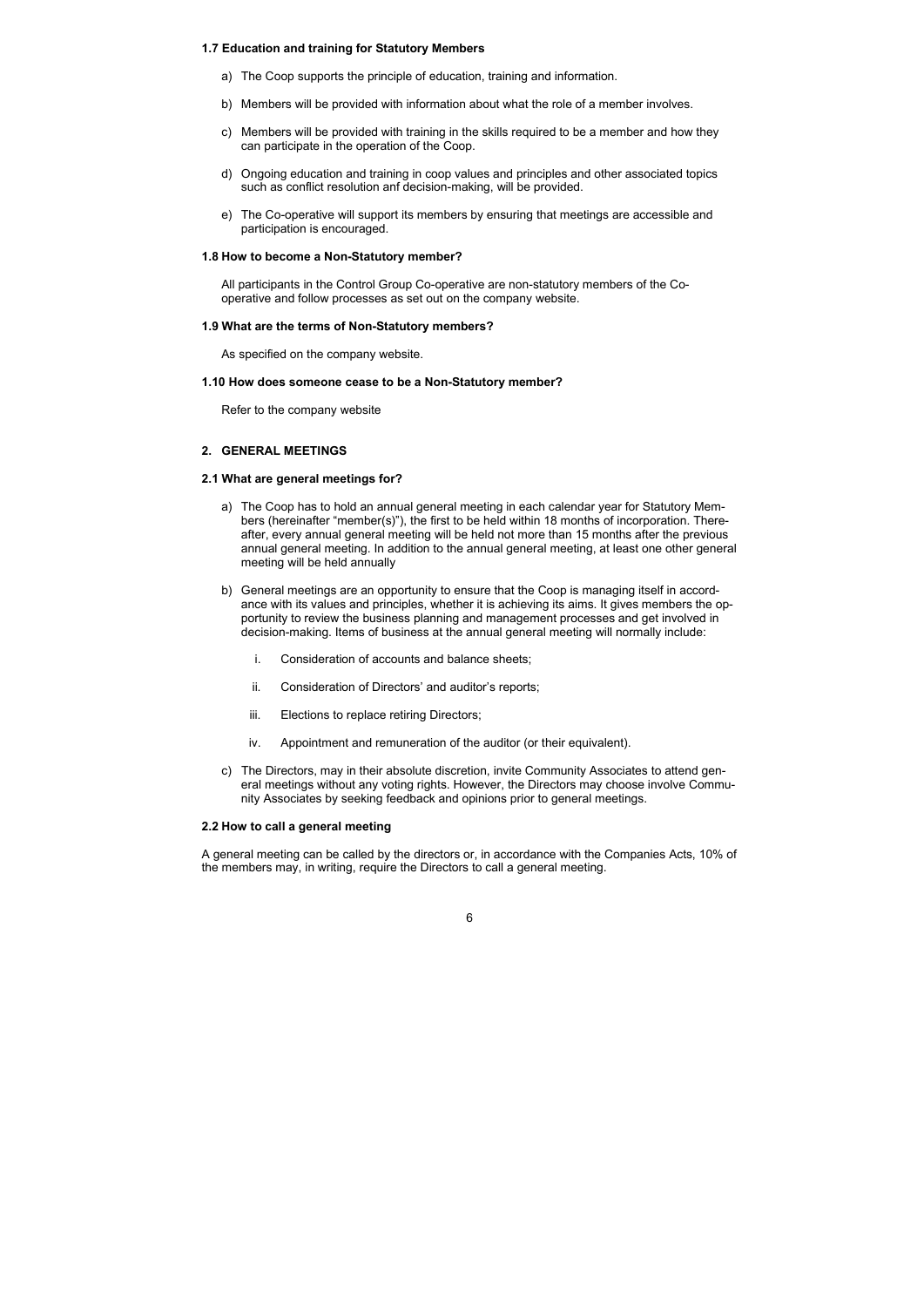# 2.3 Proxies

If a member cannot be present at a general meeting, they can appoint someone else to act as their proxy, although no one can hold a proxy for more than five members at any one time in any general meeting. Proxies have to be appointed in accordance with the Articles of Association.

### 2.4 Proceedings at general meetings

- a) A quorum of members has to be present either in person or by proxy to hold the meeting. A quorum is ten members of one-third of the membership, whichever is the lowest number. If a quorum is not present within half an hour of the start time of the meeting, or if during a meeting a quorum ceases to be present, the chair must adjourn the meeting. If within half an hour of the time the adjourned meeting was due to commence a quorum is not present, those members present will constitute a quorum.
- b) A general meeting can be held in more than one place or online in accordance with the Articles of Association.
- c) It is up to members to appoint one of their number as the chair of the meeting. This will be the first item of business.
- d) Members may appoint a facilitator to facilitate the conduct of the meeting including the decision-making process. If a Facilitator is to be appointed, this will be the second item of business.
- e) Members have the right to speak at a meeting and are deemed to be in attendance when they are able to communicate to all those attending the meeting, including by electronic means. It is immaterial whether any two or more members attending are in the same place as each other.
- f) The chair of the meeting may permit others, who are not members, to attend and speak at meetings, without granting any voting rights.
- g) The chair of the meeting may adjourn the meeting whilst a quorum is present in accordance with the Articles of Association.

# 2.5 Decision-making and voting at general meetings

- a) Each member has one vote on any question to be decided in general meetings. A resolution put to the vote at a general meeting will be decided on a show of hands unless a poll is demanded in accordance with the Articles of Association. The chair has a second or casting vote.
- b) Before resolutions are put to the vote, to give members the tools to encourage full involvement in decision-making: listening to and understanding members' needs, exploring solutions, clarifying and integrating objections and reaching consent, the Coop intends to use a consent decision-making process.
- c) Consent decision-making means a decision is made when no-one objects, which works as follows:
	- i. A proposal is made for decision;
	- ii. Clarification everyone has the opportunity to ask questions about the proposal;
	- iii. First reactions everyone gives their initial, quick reaction to the proposal;
	- iv. Consent everyone is asked whether they have any objections to the proposal. An objection means that the proposal interferes with the aims of, or harms, the Coop. If there is an objection, the objector should explain the reason and suggest an improvement to the proposal, which can then be amended to address the objections; and
	- v. Decision if no-one objects, the resolution is put to the vote.
- d) Consent decision-making invites objections, values ideas and concerns, gives everyone the opportunity to speak up if there is room for improvement or clarification and builds trust and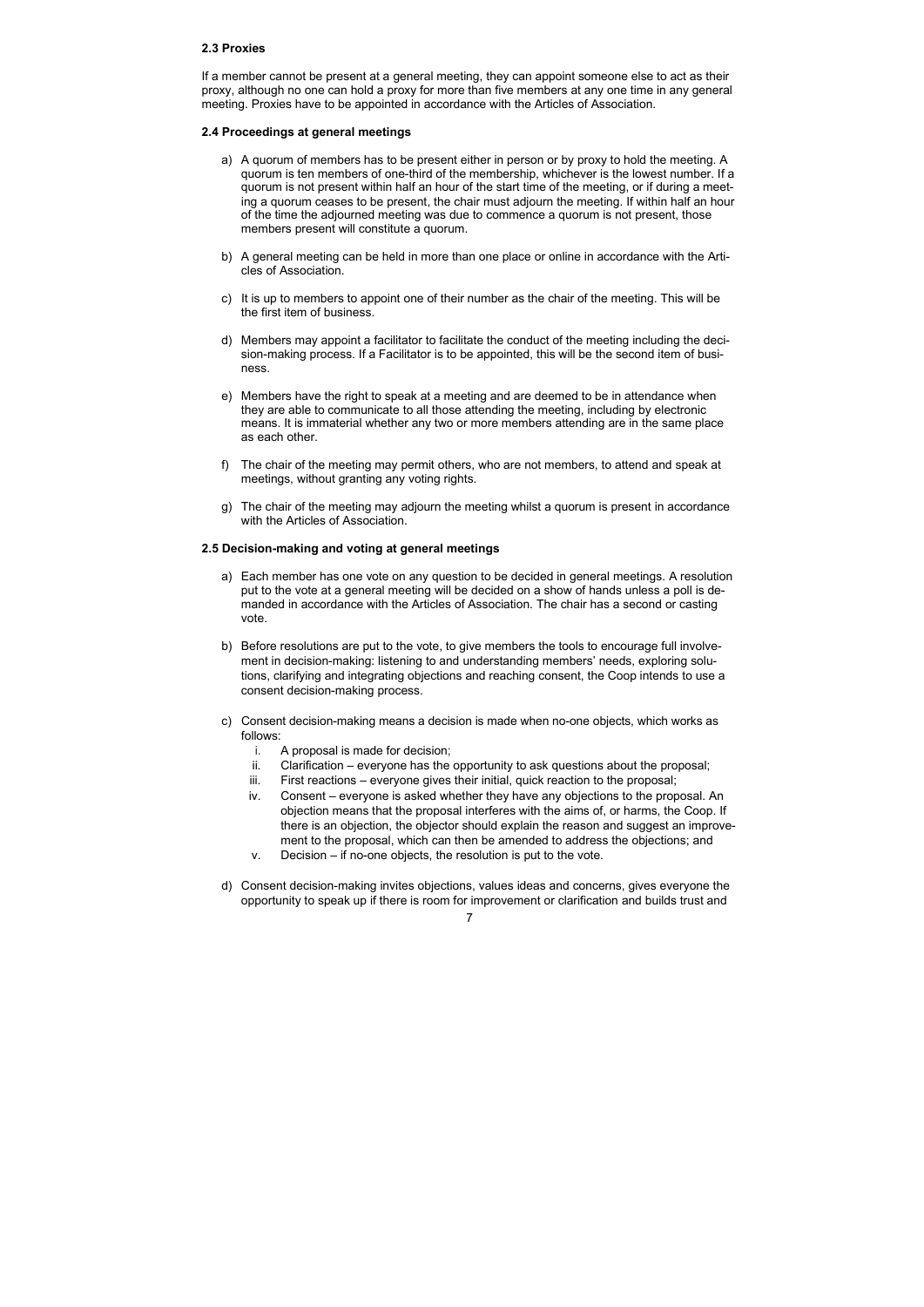choice. It allows progress to be made by asking people to work within their range of tolerance, not just their personal preference.

e) The consent decision-making process may begin in advance of the general meeting to ensure maximum involvement with any members who are unable to attend the meeting.

### 2.6 Resolutions

- a) Decisions at general meetings are made by passing resolutions. Resolutions may also be by written resolution. The following decisions must be made by special resolution requiring a majority of not less than 75% of votes cast:
	- (i) Decisions involving an alteration to the Articles of the Coop,
	- (ii) Decisions to dispose of the Coop's assets equivalent in value to one-third of the Coop's last published balance sheet;
	- (iii) The decision to wind up the Coop;
	- (iv) Other decisions which are required so by statute.
- b) All other decisions shall be made by ordinary resolution which require a simple majority (51%) of votes cast.
- c) In accordance with the Companies Acts, resolutions to remove a Director or auditor (or their equivalent) of the Coop before the end of his/her period of office shall not be passed by written resolution.
- d) A poll on a resolution may be demanded either before the meeting or at the meeting by the chair, The Directors or four or more people who have the right to vote.

# 3. DIRECTORS

### 3.1 What are the criteria for being elected as a director?

- a) The Coop will have at least two directors, elected by and from the Coop's members.
- b) The minimum age requirement is 16.
- c) On appointment the director agrees to provide the following information, which will be in the public domain (except for the residential address): name and any former names used for business purposes; residential address; service address; country of residence; nationality; business occupation, if any; date of birth.
- d) The Board will endeavour to ensure that its composition reflects the number of members in each category of user, employee and supporter members to maintain a representative balance.
- e) When recruiting new directors, the Board will review the existing balance of skills and experience on the Board and seek to encourage members to nominate themselves to fill any skills gaps.
- f) The Board may co-opt up to two external independent directors who need not be members and are selected for their particular skills and/or experience. Such external independent directors shall serve a fixed period determined by the Board at the time of the co-option, subject to a review at least every 12 months. External independent directors may be removed from office at any time by a resolution of the Board.
- g) The Board may at any time fill a casual vacancy on the Board by co-option. Such co-opted individuals must be members and will hold office as Director only until the next annual general meeting.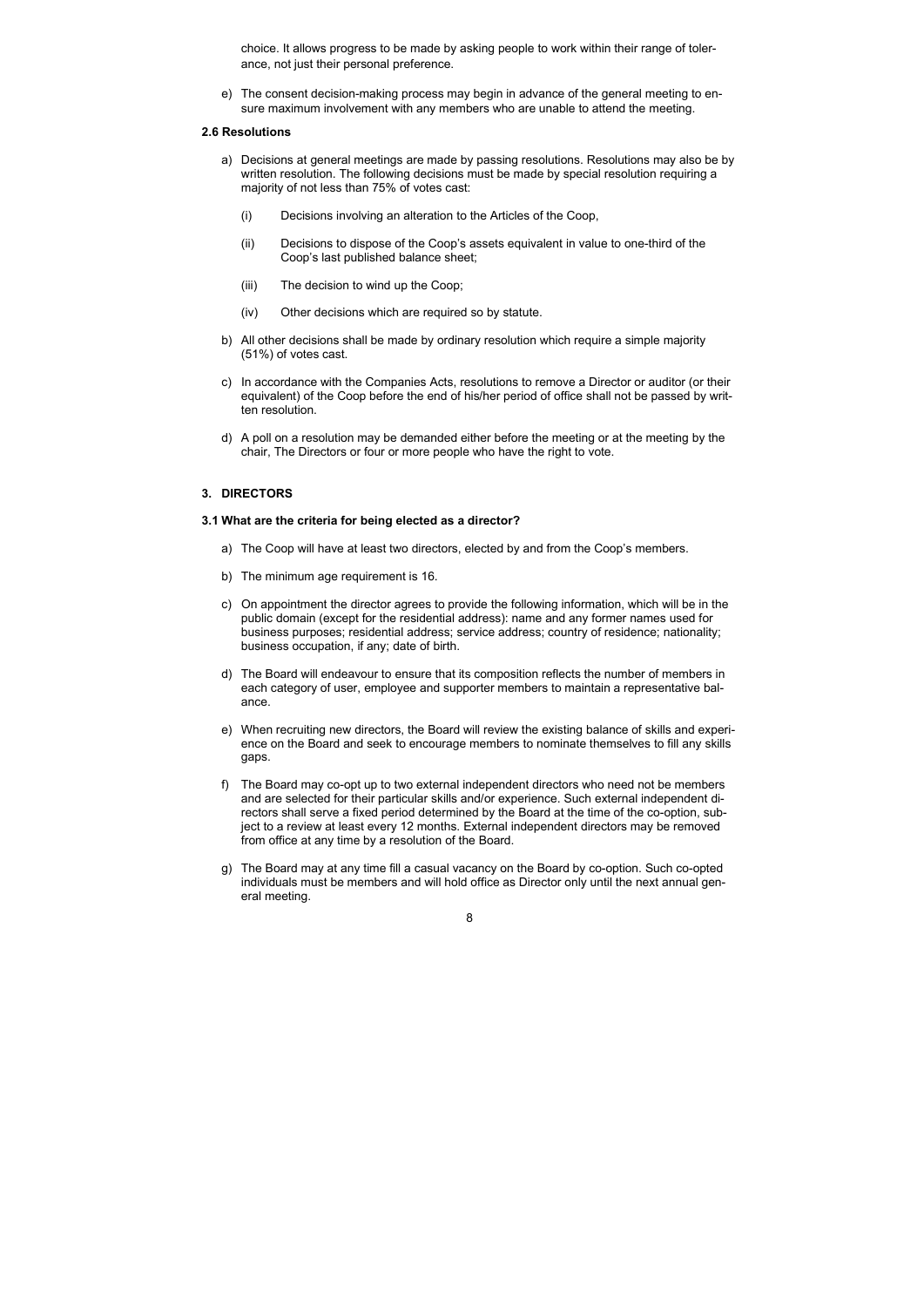# 3.2 Retirement and re-election of directors

At the first annual general meeting all directors shall stand down. At every subsequent annual general meeting one-third of the Board, or if their number is not a multiple of three then the number nearest to one-third, shall retire from office. The directors to retire will be those who have been longest in office since their last election. Where directors have held office for the same amount of time the director to retire shall be decided by lot. A retiring director is eligible for re-election.

# 3.3 Board education and training

Before accepting a position as director an individual must agree to undertake training during their first year of office. This training will include information on the roles and responsibilities of being a director of a company which is also a coop.

# 3.4 Powers and duties of the board of directors

- a) The directors are responsible for the management of the Coop's business and they may exercise all the powers of a company for this purpose.
- b) The Board has the powers set out in the Terms of Reference adopted by the Board on  $15<sup>th</sup>$ July 2021, including all aspects of membership policy such as setting subscription levels.
- c) In accordance with the principles of democratic member control and member economic participation, the Board cannot sell or otherwise dispose of assets (in a single transaction or series of transactions) equivalent in value to one-third or more of the total value of the last published balance sheet of the Coop without the approval of the members by special resolution.

# 3.5 Delegation and sub-committees

- a) The directors may delegate any of their powers to any person, corporate body, sub-committee, member or committee consisting of members as they think fit. They may authorise further delegation of the powers by any of those to whom they are delegated and revoke or alter any delegation in whole or in part.
- b) The Directors may make regulations for all or any sub-committees, provided that they are not inconsistent with the Articles of Association. All acts and proceedings of any sub-committee must be fully and promptly reported to the directors.

# 3.6 Proceedings of a meeting of the board of directors

- a) The Board will meet a minimum of six times a year and may regulate their meetings as they think fit, including attending and voting by electronic means.
- b) The quorum for a Board meeting is 50% of the directors or 3, whichever is the greater. If at any time the total number of directors is less than the quorum required, the directors must not take any decisions other than to appoint further directors or to call a general meeting to allow the members to appoint further directors.
- c) The directors may appoint a facilitator to facilitate the conduct of the meeting and the decision-making process.
- d) The Board may invite people to attend its meetings with or without speaking rights and without voting rights. Such attendees will not count toward the quorum.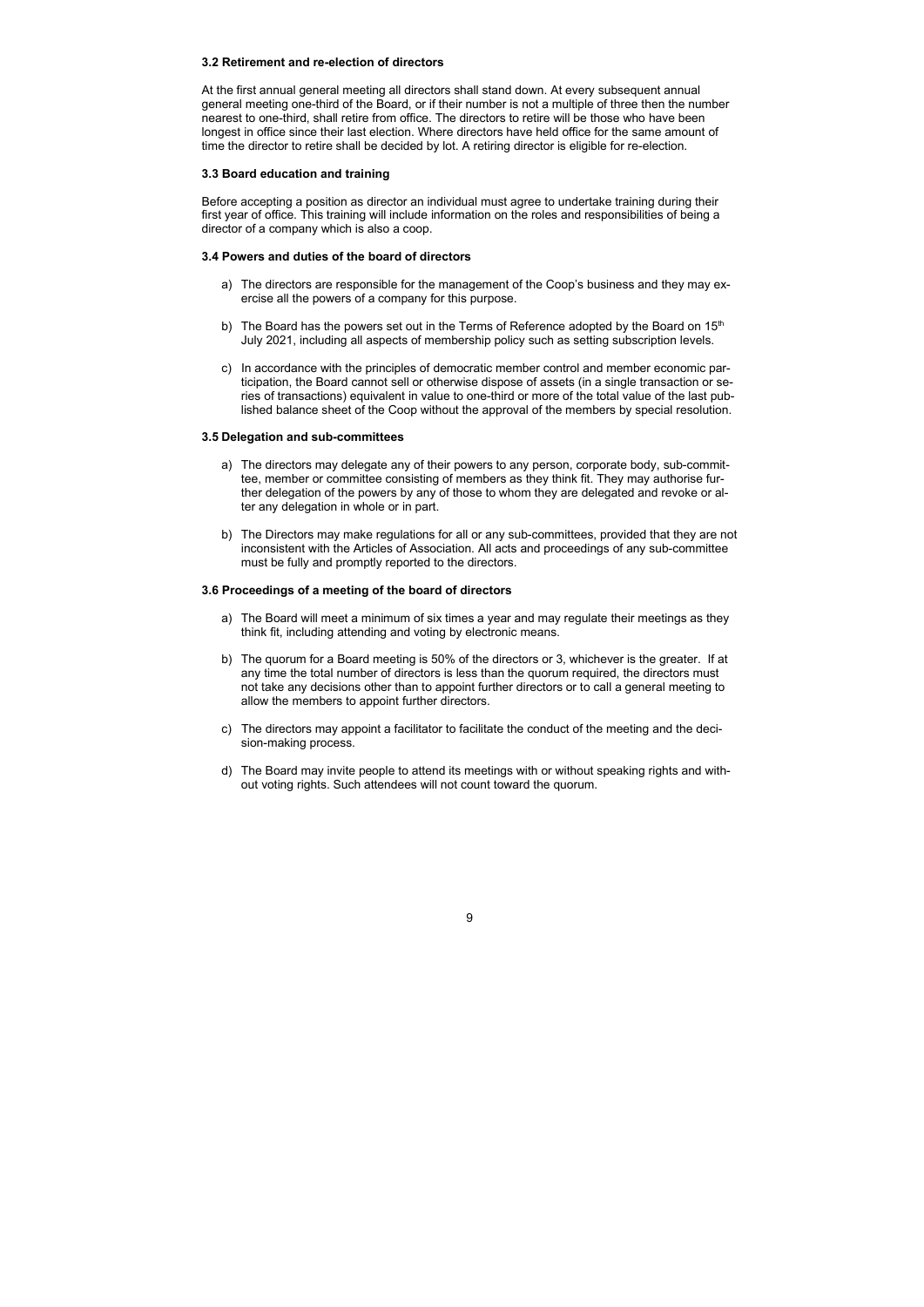# 3.7 Decision-making and voting of the board of directors

- a) In accordance with the principles of democracy, each director has one vote. A proposal put to the vote will be decided on a show of hands. The chair does not have a second or casting vote. Any decision of the directors must be by a majority of not less than 75% of votes cast. Questions arising at any meetings will also be decided by a majority of not less than 75% of votes cast.
- b) Before resolutions are put to the vote, to encourage full involvement in decision-making: listening to and understanding each other's opinions, exploring solutions, clarifying and integrating objections and reaching consent, the Board intends to use a consent decision-making process.
- c) Consent decision-making means a decision is made when no-one objects, which works as follows:
	- vi. A proposal is made for decision;
	- vii. Clarification everyone has the opportunity to ask questions about the proposal;
	- viii. First reactions everyone gives their initial, quick reaction to the proposal;
	- ix. Consent everyone is asked whether they have any objections to the proposal. An objection means that the proposal interferes with the aims of, or harms, the Coop. If there is an objection, the objector should explain the reason and suggest an improvement to the proposal, which can then be amended to address the objections; and
	- x. Decision if no-one objects, the resolution is put to the vote.
- e) Consent decision-making invites objections, values ideas and concerns, gives everyone the opportunity to speak up if there is room for improvement or clarification and builds trust and choice. It allows progress to be made by asking people to work within their range of tolerance, not just their personal preference. If the directors are still unable to reach a decision, the status quo shall be maintained and the Board may choose to refer the matter to a general meeting.
- f) A written resolution, circulated to all directors and signed by a majority of not less than 75% of directors, is as valid and effective as if it had been passed at a Board meeting.

# 3.8 Confidentiality and declaration of Interests

The directors will comply with the Coop's Code of Conduct including the confidentiality clauses and procedure for declaring interests.

# 3.9 Remuneration and Expenses

- a) Any director may act in a professional capacity for the Coop, except for the role of auditor, and in such instances, the director or their company will be entitled to remuneration for professional services.
- b) The Coop may pay any reasonable expenses which the directors incur in connection with their attendance at meetings or carrying out their responsibilities in relation to the Coop.

# 3.10 Termination of a Director's Appointment

A person ceases to be a director of the Coop as soon as:

- (a) They cease to be a member, unless they are a co-opted external independent director;
- (b) They resign in writing to the Secretary;
- (c) They are removed by a resolution of the Coop in general meeting;
- (d) They are absent from 3 meetings of the Board during a continuous period of 12 months without special leave of absence granted by the Board and the directors pass a resolution that s/he has by reason of such absence vacated office;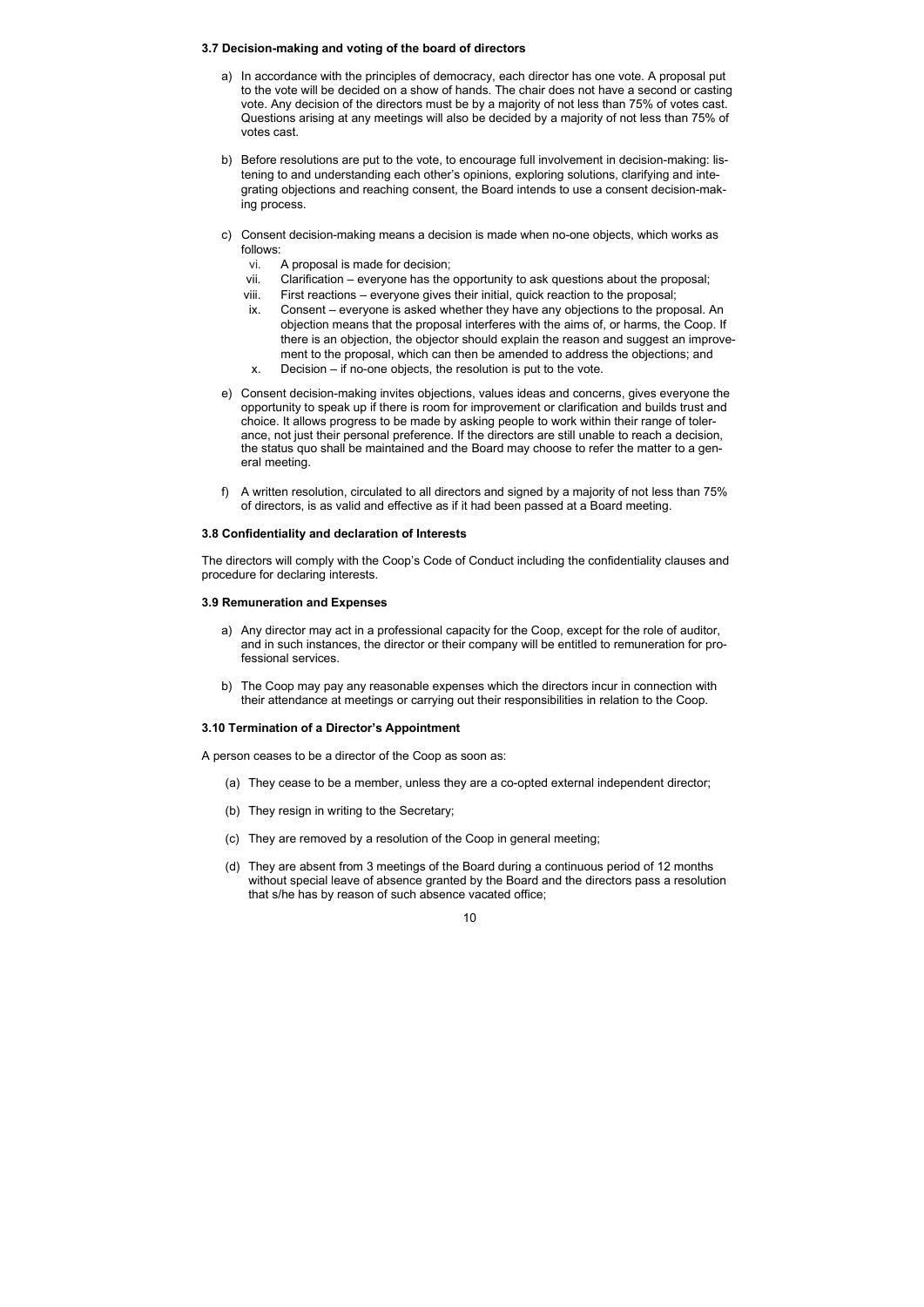- (e) Where the individual is the representative of a member organisation and that organisation removes their endorsement of their representative or the member organisation ceases to exist;
- (f) They cease to be a director under the Companies Acts or are prohibited from being a director by law;
- (g) A bankruptcy order is made against them;

# 3.11 Removal of a Director

The membership can vote to remove a director if they believe that it is in the best interests of the Coop by passing a resolution at a Coop general meeting. Such a resolution can only be passed if:

- a) The director to be removed has been given at least 21 days' notice in writing of the general meeting and the reasons why the removal is proposed; and
- b) The director is allowed to make representations at the general meeting, or have someone else there to represent them.

# 4. SECRETARY

The Board may appoint and remove a secretary under the terms and conditions as they think fit.

# 5. REGULATIONS

The liability of members is limited to £1. Every member of the Coop undertakes to contribute to the assets of the Coop in the event of it being wound up while s/he/it is a member or within one year of her/him/it ceasing to be a member. The contribution will be for payment of the debts and liabilities of the Coop contracted while s/he/it was a member and of the costs, charges or expenses of winding up and for the adjustments of the rights of the contributories amongst themselves. Each member's contribution shall not exceed £1.

The members may in a general meeting or the Board may from time to time make, adopt and amend such Regulations in the form of bye-laws, standing orders, secondary rules or otherwise as they think fit for the management, conduct and regulation of the affairs of the Coop and the proceedings of general meetings and powers and proceedings of the Board and sub-committees. No regulation can be made which is inconsistent with the Articles of Association or the Companies Acts. All members of the Coop and the Board will be bound by such Regulations whether or not they have received a copy of them.

# 6. LIABILITY OF MEMBERS

# 7. APPLICATION OF PROFITS

The profits of the Coop shall be applied in the following ways, in such proportions and in such manner as the members in general meeting decide:

- (a) To create a general reserve for the continuation and development of the Coop;
- (b) In accordance with the principle of member economic participation, to a bonus for all members, either equally or in accordance with some other equitable formula which recognises the relative contribution made by each member to the business of the Coop;
- (a) In accordance with the principle of concern for community, to make payment for social, cooperative and community purposes.